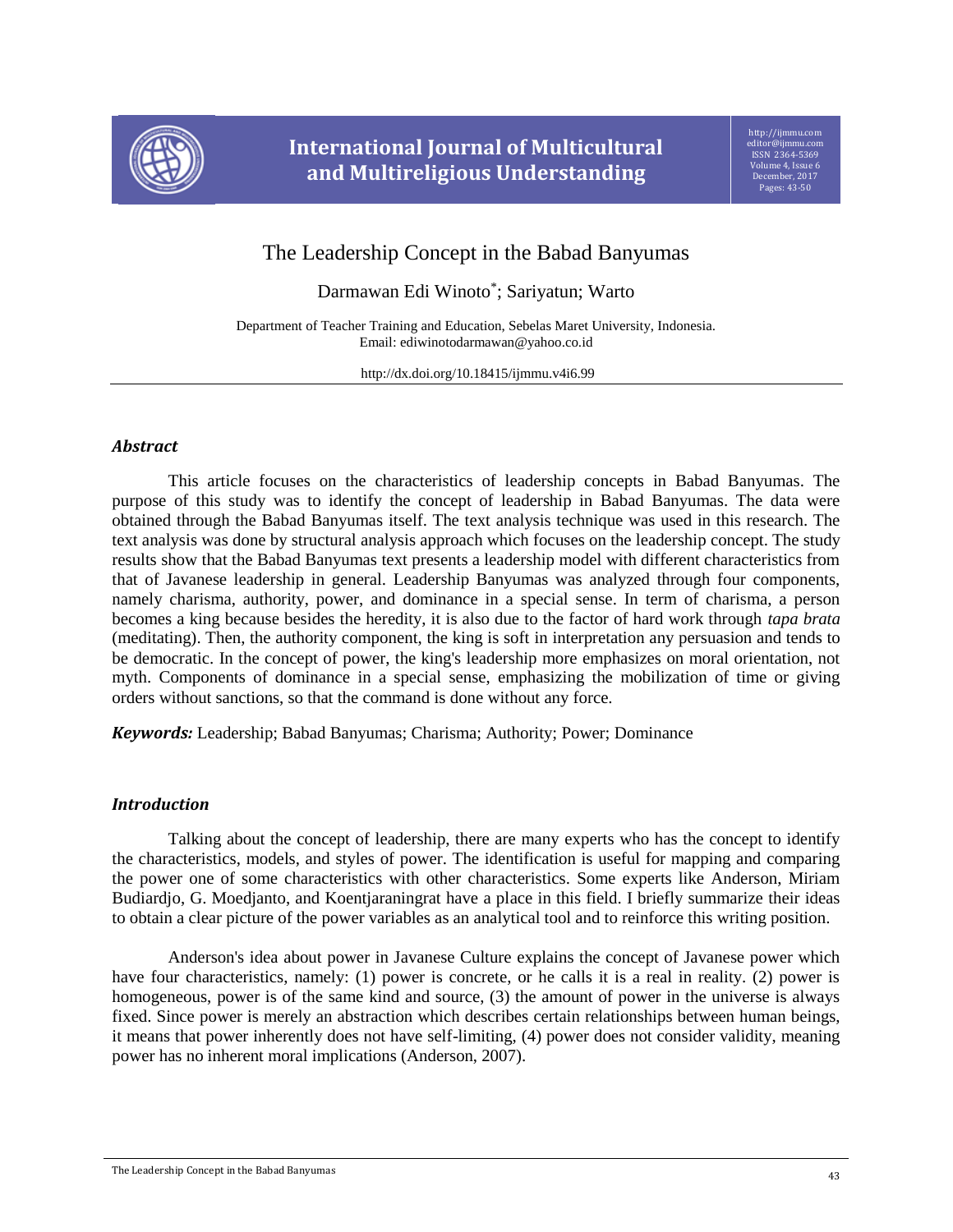Anderson describes systematically the traditional Javanese power concepts in terms of social and political life. He focused on the life of Javanese cultural traditions and compared it to modern social science. He came to the conclusion that traditional Javanese culture had political theory, which explains systematically and logically about political behavior, in a very different way from the perspective of modern political science, and in many ways, it is fundamentally contrast with it (Anderson, 2007).

An indonesian political expert, Miriam Budiardjo wrote the concept of *Kekuasaan* as literature review, which explains the theoretical concept of power. He sees four components, (1) scope of power, (2) domain of power, (3) authority, and legitimacy. The scope of power refers to activities, behaviors and attitudes and decisions which are the object of power. While the range of power refers to the offender, the group, organization or collectivity that is in power (Miriam, 1984).

Historian of Indonesia, Sartono Kartodirdjo took part in formulating the concept of power in Java. In a book, Leadership in Social Dimension, he explains that the concept of Javanese power has four dimensions. (1) sacred (*sakti), (2)* invulnerable *(mandaguna), (3) mukti, (4) authority*. The *mandaguna* refers to the skills, abilities. Mukti is associated with a welfare position. *Wibawa* (authority) means a prominent position (prestige) that carries great influence (Sartono, 1984).

In contrast to the two books above which describe the concept of Javanese power in general, and the kingdom of Mataram in particular. This article focuses on the concept of power in Babad Banyumas.The concept of leadership has not been written yet so that it became an opportunity for the author to write. The main aim of this research is to explain the concept of power in Babad Banyumas which has special characteristics. The researcher here used the concept of power from Koentjaraningrat as a the basic theory of analysis. Koentjaraningrat (1984) analyzes the leadership from (1) authority, (2) prestige, (3) charisma and (4) power in a special sense. These components served as a basis for analyzing leadership concept in Babad Banyumas. He also clearly categorizes the ideal leader who is fair, kind hearted, and wise. Leadership studies is interesting and becomes attention. Based on the statistical data, book publications and leadership articles continue to grow from 1970 until present. Leadership study is a set of character traits, qualities and behaviors of leaders in encouraging the organization, participation, commitment and development of other members in the group (Badshah, 2012).

In the past we believed that a certain character of a person can improve one's ability to lead. For example, a theory of Bernard Bass with his great man theory and Ralp Stodgill (1948) believes that leaders are born with certain leadership genes that give it the leadership character which needed to lead. While some people still believe in this theory, which was in fact, it was old in the early 1900's. A more modern view of leadership theory including the contemporary traits theory, one example is Stephen R. Covey's 7 habits of Highly Effective People. Covey (1991) offered 7 characters or traits that make a person became an effective leader. Another example is Daniel Goleman with the Intelligence Quotient (EQ) which focuses on self-esteem, self-regulation, motivation, empathy, and social ability. Another case was from Kurt Lewin and Ronald Lippitt who published their research on leadership style. Over with Ralph White, they offered three leadership styles, namely autocratic, democratic, laissez-faire leadership. While a theory of Rensis Likert adviced an interpersonal relationship system based on leaders and members, (1) exploitative autocrats, (2) good autocrats, (3) leaders who discuss with their members, (4) democratic leaders and team approaches (Watt, 2009).

Basically, leaders are not born but they are created. To be a great leader requires experience, knowledge, commitment, patience, and most important is the ability to negotiate and work with others to achieve goals. Northouse (2007) and Rowe (2007) describe leaders as processes in which individuals influence an individual group to achieve a common goal (Amanchukwu, 2015).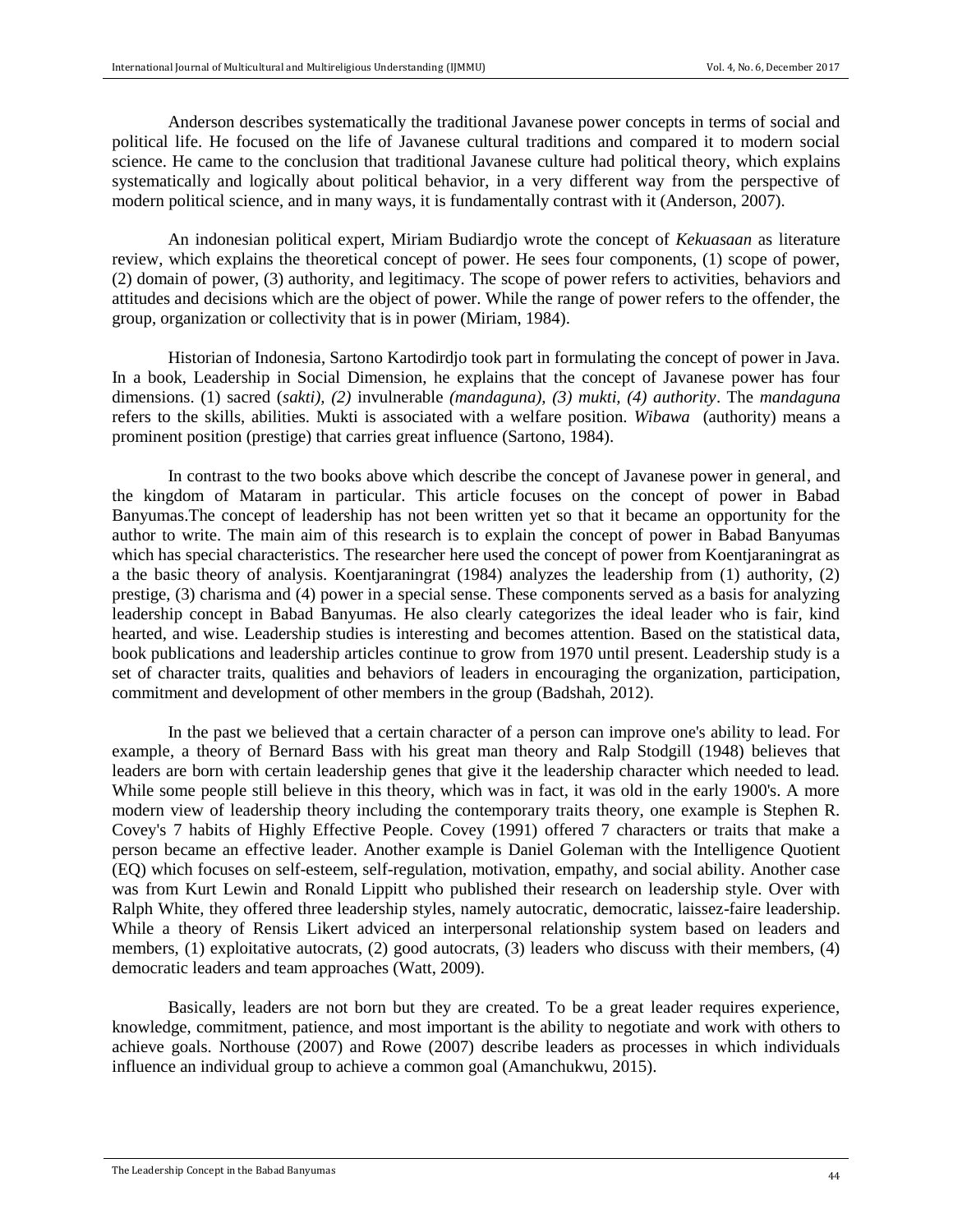There are several theories of leadership, there are at least 10 theories. (1) great man theory assumes that leadership abilities are born, it is not made, (2) trait theory, the same definition with the theory of great man theory, (3) behavioral theory is the opposite of the above theory, that is based on the belief that leaders are made, not born (4) participative theory, assumes that ideal leadership style is to participate actively in groups and help solve common problems together, (5) contingency theory, which describes a work situation that determines one's leadership style, (6) situational theory, in certain situations and conditions, (7) transactional or management theory, aims to see the impact of reward and punishment on the performance of supervision, organization, group, (8) relationship or transformational theory, focus on the form of relationship between leader and its members, (9) servant leadership theory, according to Hannay this type of leader prefers serving than from being a leader, (9) skills theory by learning knowledge and sharpening ability which is a major factor in improving leadership skills (Uzohue, et al, 2016).

#### *Charisma*

I begin with a sentence that the concept of charisma in Babad Banyumas has its own concept. The charisma of a king is obtained in a real way, not based on revelation, so that he deserves to be king because of the hard work. Anyone can be a leader not a person or a group. As long as he wants to work he can become a leader. The effort which shown by a king in Babad Banyumas is *tapa brata* (mediating)*.*

The behavior of *tapa brata* is exemplified by Raden Baribin who was expelled from the kingdom and he must travel. He put off his identity as a noble son. One of the requirements in *tapa brata* was must be able to behave simply. The most important concerns are eating, avoiding women and rejecting the throne. When the abstinence broke, it would result in bad things even harm for him. This kind of incident led to abstinence. As shown in Babad Banyumas, Raden Baribin charisma faded when he tempted to eat wulan cucumber as a result he got stomach ache. In addition, he was almost caught by the ponggawa (private solder of the king or the messenger of King Brawijaya), who chased him. He was lucky, he survived from it and thanked to a chicken that indirectly help him. The forest chickens were flying nearby which indicated that someone was around the nest, it were those who chased Raden Baribin. From this situation also, he knew that there were people who followed him, so that he hid himself and escaped from it. From the incident above, abstinences arise so that his generation do not eat wulan cucumber and chicken of forest. This event became a lesson for Raden Baribin for not to violate the requirements of *tapa brata* so that when he tempted in the form of treasures, thrones and women, he could avoid. Raden Baribin's charisma reappeared when he refused to marry a woman and got the throne of Ki Dipati. He has response to focused on his travel. Another *tapa brata* behavior, when Raden Kaduhu in his adventure searching of science and did not want to stay in the palace. He went east to get to the Wirasaba area. Then became a courteous, wise *Adipati* (king) in the Wirasaba area (Bambang & Tarka, 2013).

The Javanese king did *tapa brata* which has aim to get *wangsit* (divine inspiration), power, and prestige (Ali, 1986). While in Anderson language *tapa brata* means as effort to get authority so that it can be understood that charisma in term of Javanese leadership was charisma character which based on magic or mystical. The Javanese leadership was categorized as charismatic leader if he had power (*kesekten*) which principally it was a magic or mystical.

The charisma of *kesekten* became guidance in Javanese leadership, but in the leadership of Babad Banyumas has different purpose. The deep analysis toward the Babad Banyumas showed that the *tapa brata* which done has function in order to make a leader has charisma as wise and skillful leader. They did want to stay in a palace. Through the *tapa brata*, they got many things, such as knowledge and to understand and felt other people's suffer. Furthermore, *tapa brata* as way for self appropriateness before being a leader.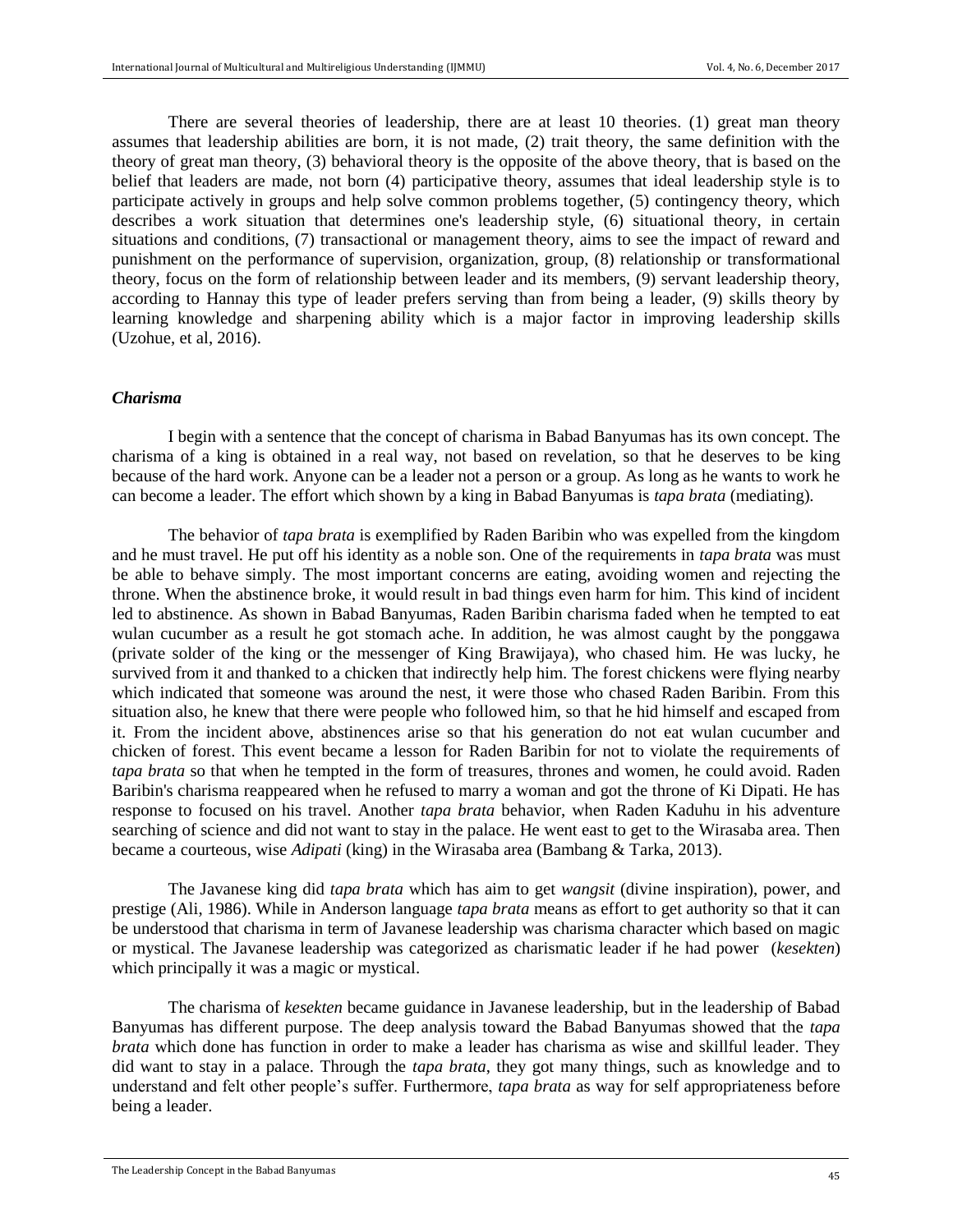The effort of *tapa brata* become important action to be skillful and wise leader and it also became the basic of honored by people. This is appropriate with charisma in contemporary society. Koentjaraningrat (1984) concluded that charisma character in the leadership in contemporary society (1) has spiritual characteristics which honored by society, (2) has symbols of leadership, it also opened in a society in order to get support. This support is needed to be a leader. In short, to be a leader, the isolation technique of traditional society was as antithesis in modern society.

*First*, in relation to the spiritual characteristics, the charisma of leader in Babad Banyumas was seen when he associated with society. His charisma looked more moral when he acted as a kind hearted leader to his society. Because of his kind hearted attitude, He was honored by society. Besides, kindness would return to the leader himself although he did not hope it. From this character, such leader has charisma based on *baweleksana* (good) characteristic. Such leader in this category would like gave something or anything to his people freely without demanding anything, except their loyalty or obedience based on their responsibility. Besides that, they also had good characteristics, being punctual person. Never breaking any agreement or appointment, especially his appointment to god through his swear (Suwardi, 2013).

A fact that the Adipati gave big gifts and charisma for from his kind hearted as stated in Babad Banyumas. *First*, the charisma of King Brawijaya was seen when he was with his big heart to forgive Ki Tolih's mistake, He was the messenger of Sri Narendra Keling, who had plan to kill him. He was treated *welas asih* (kindly) although he was his prisoner. *Second*, the charisma of Adipati was seen when he gave money freely to Ki Meranggi whose daughter would get marry with Ki Adipati Wargautama. *Third*, His charisma appeared when he was pleased to welcome a guest who was a tramp whose name was Ki Tolih. In fact, the Adipati enthusiastically welcomed his guest. He served him with a variety of food, provided the bedroom. He was treated like a king. Unexpectedly, the Adipati's fortune or prosperity is multiplying as water flows. Adipati got the blessing of the *Hyang Widi* (Bambang & Tarka, 2013). The good behavior of Adipati to Ki Tolih is back to himself.

In addition to have the *baweleksana* characteristics, leaders must also have egalitarian charisma. Egalitarian behavior will keep each individual from a feudalistic attitude which places position, rank, and wealth as central in social relations. Because basically each creature has the same position in God's eyes (Sugeng Priyadi, 2013). Egalitarian behavior or attitude considers that other people were equal. The egalitarian attitude has become the character of ideal leader in Babad Banyumas. Doing good to the community indiscriminately regardless to tribe, culture, religion, or country.

Babad Banyumas describes the egalitarian attitude of the charisma of Wirasaba named Ki Bagus Warga who had honorary noble "Wargautama". The egalitarian attitude or the charisma of Adipati Wargautama is seen in matching his daughter with Ki Meranggi's son who was an ordinary person. It was because of sign seen by Ki Adipati when he was out of the room. He saw the light coming from a sleeping child at night. In the morning, Ki Adipati told to the boy to call his parents directly. After facing them, Ki Adipati told them that he intended to match Nini Kartimas who was the son of Ki Meranggi. Ki Meranggi really thanked to god and approved the wishes of Ki Dipati (Bambang & Tarka, 2013).

*Secondly*, in relation to the symbol of leadership, in the Javanese tradition, we were familiar with myths. Even we (the Javanese) were very familiar with it. Myth was as the legitimacy of power and made to legalize its power. The nature of the myth is irrational and invisible. Something which was contrast was found in Babad Banyumas where a person became a visible leader of his characteristics. A person's charisma who became king would be appear or it was seen that he would be a leader (great man). The signs were the attitude and the nobility of his heart. This moral attitude was always attached to him. Javanese leaders lack such kind of moral charisma in general. This ideal attitude is needed by the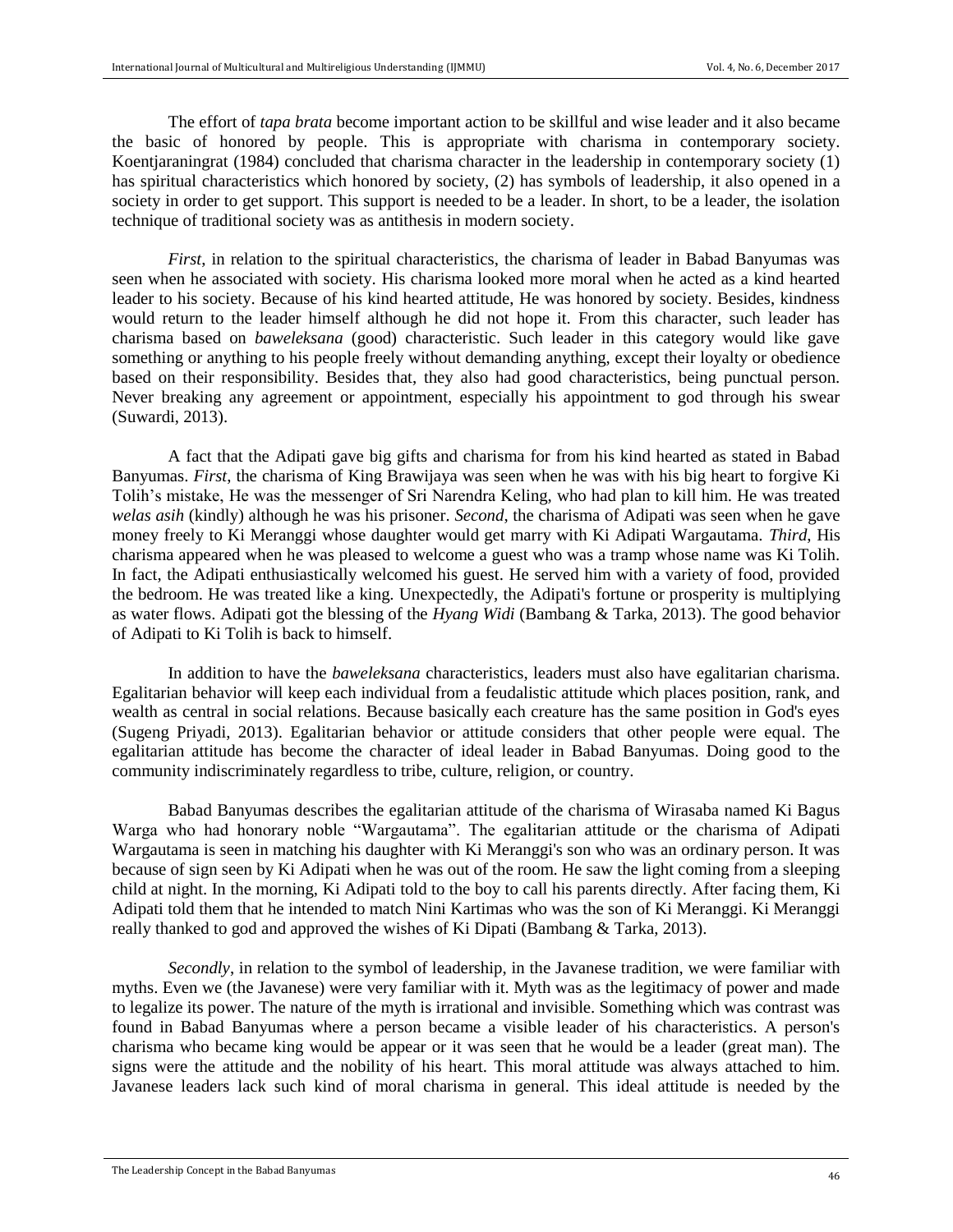community. Thus, a person who becomes a leader can already be seen from the beginning even long before he became a leader or leading certain territory.

Ki Tolih predicted based on the moral charisma of Ki Meranggi's son, who became the son-inlaw of Wirasaba. He had a position in Wirasaba until his grandchildren. According to Ki Tolih, based on the charisma characteristics of his personal characteristics, he was predicted in a time for his high position. Apparently the prediction was true. Another story, Ki Hajar Wanatara predicted the soldier of King Brawijaya, who was the king of Majapahit, his name was Raden Baribin. He was the 2nd child of Prabu Brawijaya. The prediction caused brother of Raden Baribin got angry to him. He drove Raden Baribin from the palace. Though expelled and did not become a king in Majapahit, he still had a high position in Wirasaba (Bambang & Tarka, 2013).

#### *Authority*

Before we discuss about the authority itself in Babad Banyumas, we first categorize the authority concept according to Max Weber's theory. According to authority and charisma, Weber (1965) understanding the charismatic authority as the type of validity which is based on the exclusion of special qualities, and loyalty to certain individuals and their formative communities. People are obedient, not because of legality or tradition, but because of the individual charisma of the commandment.

He further characterizes the term of charismatic leader, (1) a leader with charismatic authority has a missionary consciousness and a call embodied in ideas and calls people to participate in his mission, (2) the follower's recognition of the leader's charisma, (3) the follower's participation (4) charismatic authority is exercised with loyal followers, (5) charism is extra-legal, (6) relationships in the community are personal, (7) charism leader is a revolutionary leader, (8) tends to reject the rational economy. The authority to apply the leadership in Babad Banyumas which is soft with the methods of persuasion.

The authority of the leader is limited. This is not far from the characteristics of leadership which are decentralized. Power is not centered, but there is a division of power. The division of power resulted in a reduction of territory due to the division of territory. But on the other hand, making the king is not absolute. Every problem, the king always perform a discussion. The Babad Banyumas text tells the authority of Ki Adipati Wargautama II who was ruling in the Wirasaba, he divided 4 areas of power for his siblings. Bambang & Tarka (2013) calls the region Senon*, Wirasaba, Toyareka, and Ngajawar*. Furthermore, the deliberation or discussion was greatly enforced in Babad Banyumas, it was informed to Ki Adipati Wargautama II through a dream. He was told to move the area of Wirasaba to Ngajawar Land to the west. To realize his intentions, Ki Adipati held a deliberation with his brothers. In the end, they agreed with Ki Adipati. So that they moved and opened the forest area to be occupied. They occupied a new land known as *Toya Mas* (Banyumas).

Typical authority in Babad Banyumas and in Javanese kings was leadership which given to their children. In the area of Pajajaran, the king's power fell to the prince's son of the throne. It was sequentially given to the King Prabu Ciara Wanara. After retiring, then down again to his son the Linggawastu. After his period stopped, it was revealed to his son Linggahiyang, then given to his son again Lingawesi, Anggalarang, Munding Kewati, Prabu Siliwangi descended to Raden Banyak Catra. There was also the inheritance of the throne from Tumengggung Kertanegara after his death to his eldest son, Kertanegara II with the honorary noble title of Tumenggung Kertanegara II (Bambang & Tarka, 2013). The authority of division of territory also occured in Ki Dipayuda who divided Purbalingga into two powers. Some were given to Ki Dipayuda (Dipa Menggala), while the other in the south was given to Ki Dipakusuma (with noble title *Ngabehi Kanoman*). Ki Dipayuda after retiring, it replaced by the son of Prince Kangjeng Mangkubumi. He was moved in Ngayah land which divided into two parts, partly for the Kertapraja. Ki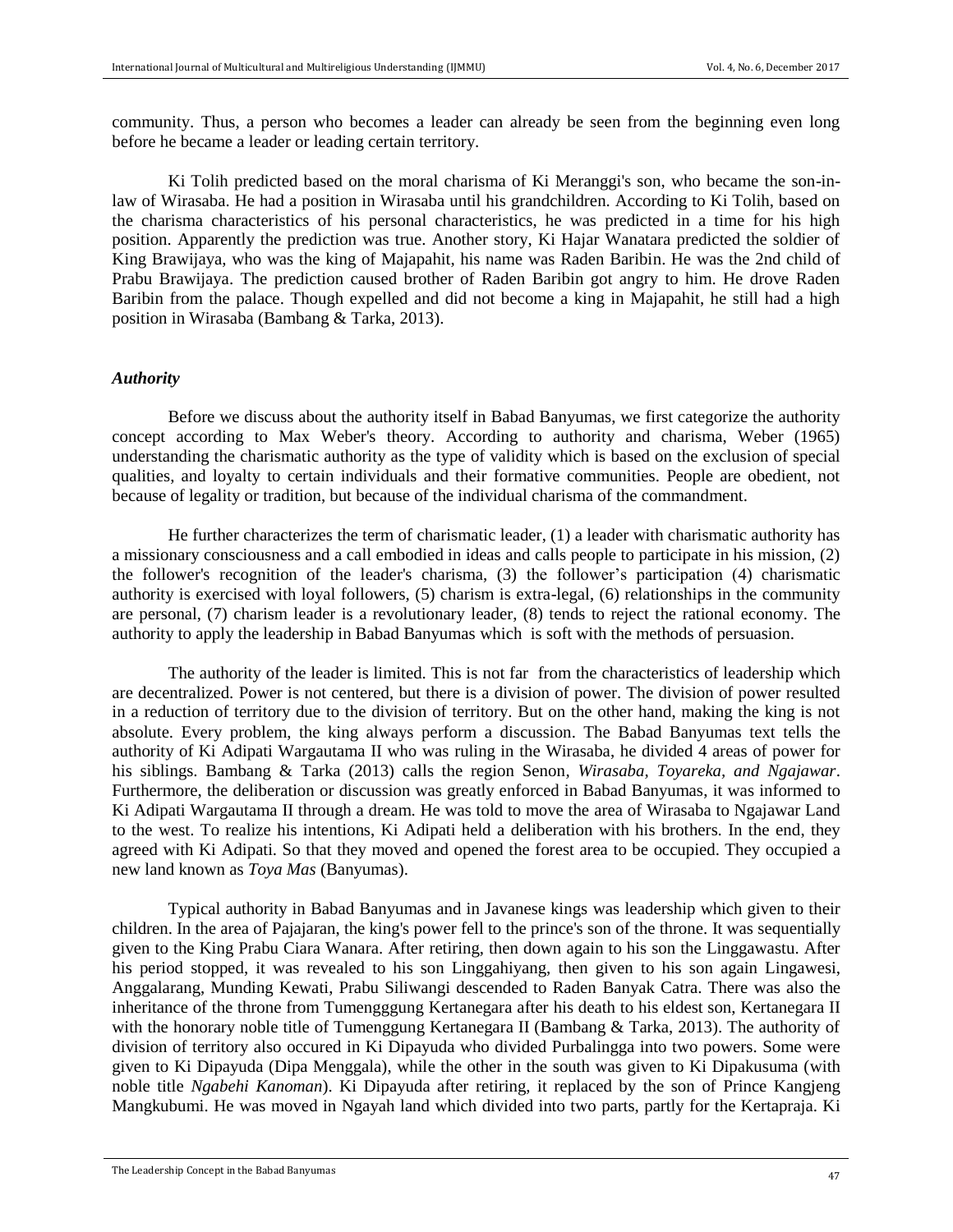Dipayuda occupied the village of Adireja, while Kertapraja occupied Ngadipala area. The leader of this decentralist model was more democratic. The King Siliwangi even gave freedom to his son, Raden Banyak Catra to choose the wife in accordance with his wishes. But he refused because of not the right time. In fact, King Siliwangi gave his son the freedom to travel. In fact, he nominated as prince to continue the power of King Brawijaya (Bambang & Tarka, 2013).

Actually in relation to the charismatic authority, it is often seen as undemocratic because of its non-critical leadership style. Such leaders are considered as authoritarian. While there is a point, in line with the character above, Weber, argues that charisma also has transformation toward the antiauthoritarian (democratic). The reason is that the legitimacy of the charismatic authority derived from the recognition of the followers which is actually in accordance with the democratic spirit which prioritizes the recognition of the people (Weber, 1965).

## *Prestige*

The concept of legitimacy and leadership orientation which is based on myth does not occur in the king's power in Babad Banyumas. There is no story that the adipati used myths to legitimize power. The king's leadership in Babad Banyumas emphasizes moral orientation. Leaders with a moral orientation feel that their primary responsibility is to represent the community and protect the community. They regarded themselves as mediators between the state and people (Antröv & Cederrroth, 2001). Thus, they try to get the agreement of the people before implementing their leadership program. Ideally, a moral leader is a respected person in the region who gains the trust of the one he serves and who lives with him.

Therefore, the main factor of the leader who chosen and respected by the people because of the virtue, not the myth like the previous Javanese kings. This virtue was obtained through *tapa brata* which done. In addition, besides the genetic factors as a son of a king or the generation of king who inherited his father's power, sincerity, tenacity, nobility and ability to become adipati or king became the main factor.

Most of the leaders in Babad Banyumas had noble minds. The text of Babad Banyumas clearly illustrates, *first*, Raden Baribin with his noble character, he was ordered to rule the territory of Ki Adipati. He even refused it calmly and politely so that Ki Adipati would not get disappointed. *Second*, Prabu Brawijaya treated prisoners with compassion, kind hearted and even served as courtiers. *Third*, the Adipati Kaleng who voluntarily gave money as much as 5 real to Ki Meranggi as a marriage requirement of her daughter with the daughter Ki Adipati Wargautama (Bambang & Tarka, 2013).

## *Authority in the Special Meaning*

Koentjaraningrat (1984) mentions physical strength and organizes the people on the basis of a system of sanctions. In this paragraph, it would be explained the use of leadership functions in order to determine the policy. Prabu Brawijaya's statute that prohibited people to help Raden Baribin who expelled from the kingdom of Majapahit. He said to anyone not to help him. So that no one dared to help Raden Baribin. Although in his heart the people wanted to help people who are in a state of distress. But because of the king's order, they did not dare to violate it, although there were no real sanctions. The system without sanctions was also given to the king's subordinate countries which were inconsistent with its ideology. Kanjeng Sunan Jimbun from Demak governs a Sand country which formerly Buddhist to be Muslim in accordance with the country of Demak. Ki Patih Banyak Besi who was as adipati in that region and was willing to follow the guidance of Sunan. After converting to Islam, he was given a honorary noble title from Senapati to be *Wadana in Bumi Parahiyangan Barat* (Bambang & Tarka, 2013).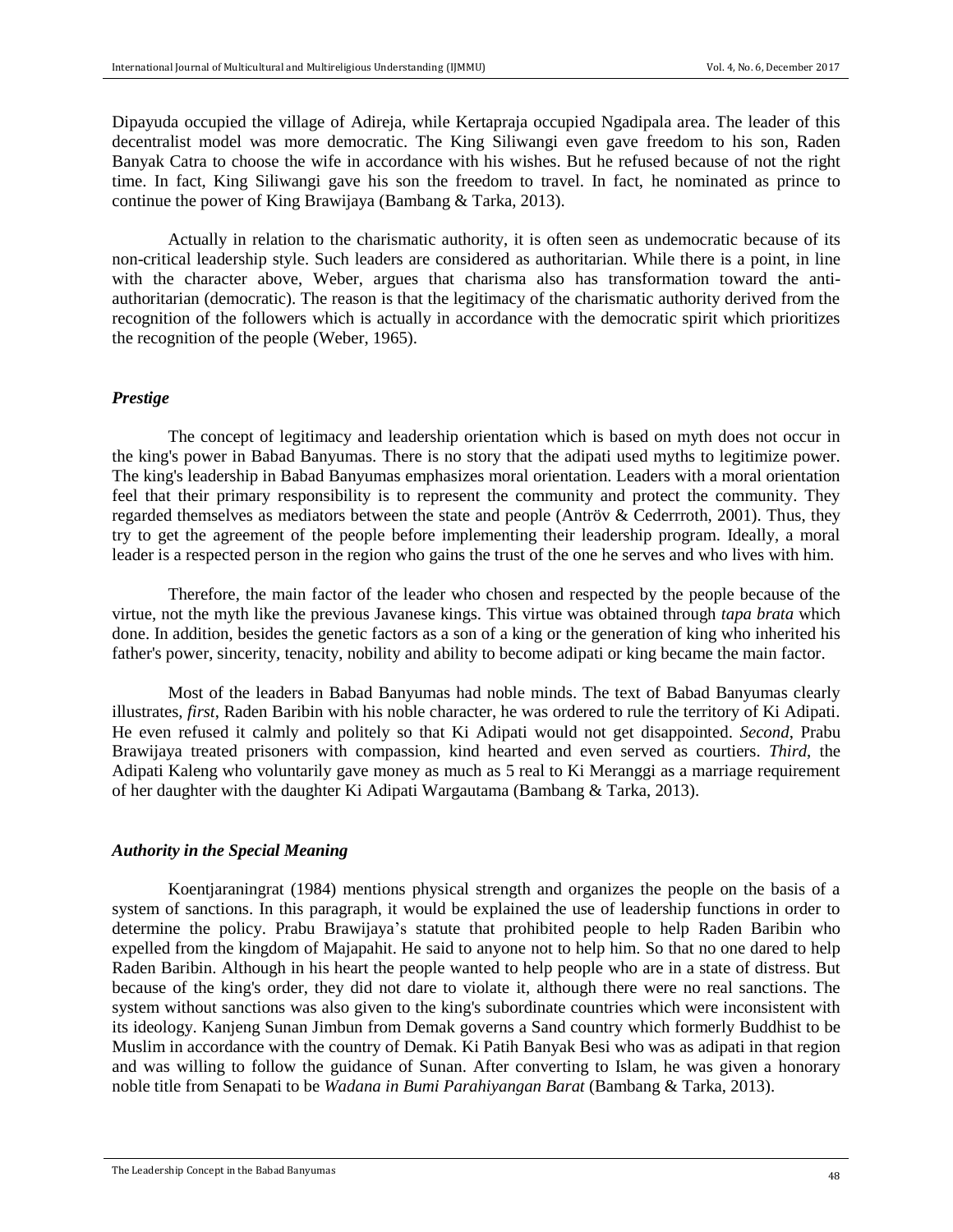The Adipati Dipawijaya, after the birth of the first son whose name Mas Kadirman, moved the place to Soka which was still the subordinate area of Yogyakarta area), not so long after the death of Kertayuda, his death due to the magic ill-effects from Dipayuda III in Purbalingga. From the incident, he intentionally not to have married relationship with Dipayuda III. He ordered it to the family or relatives as well as to his people. The Adipati's will was a message as well as a threat. If the message was violated then there would be sanctions. And usually the will was obeyed by the brothers and the people. Because if it were violated there would be danger which at any time could threaten their life. Furthermore, the other sanctions were also told in subsequent texts in Babad Banyumas. The Adipati Dipawijaya actually felt concerned to see his son went for adventure. But he could not prevent it. The whole people forbade him to help. It was intended as an education for his child so that his child could learn to be concerned (Bambang & Tarka, 2013).

In the leadership of Babad Banyumas in mobilizing the others, it was not based on sanctions. It was done based on the basis of sincere feeling. The people felt that the leader's command was a mandate that must be implemented whether there was or no sanctions.

#### *Conclusion*

On the charisma component in Babad Banyumas, a person became a king because besides the heredity, it was also due to the factor of hard work through *tapa brata*. The goal was to be a wise leader, *bawaleksana*, and egalier. In relation to the symbol of leadership in Babad Banyumas, a person became a leader from his *pasemon* charisma (its characteristics). The signs were the attitude and the nobility of his heart. This moral attitude was always attached to him. This ideal attitude is needed by the community. In the authority component in Babad Banyumas, his calm, it was used as mean of persuasion and tend to be democratic. On the component prestige, it came from the fact that the king was a magic, had a *wangsit*, descendant of god, predestined by god, and so on and as the essence the king was a choice and not a carelessly person to be choosen. The core of the king's authority lies from the power of myth. The king's leadership in Babad Banyumas emphasized more on moral orientation, not myth. Therefore, the main factor of the leader was chosen and respected by the people because of the virtue.

#### *Acknowledgments*

The author would like to thank all the participants for their support, especially Prof. Dr. Warto, M.Hum and Prof Dr. Sariyatun, M.Pd., M.Hum who give a lot of time for the author to guide and correct this research due to several advices and criticism.

## *References*

Ali, Fachry. (1986). *Refleksi Paham Kekuasaan Jawa dalam Indonesia Modern*. Jakarta: Gramedia.

Amanchukwu, Ngozi Rose, et al. (2015). A Review of Leadership Theories, Principles and Styles and Their Relevance to Educational Management. *Management*, 5 (1), 6-14. http://www.sapub.org/global/ showpaperpdf. aspx?doi=10.5923/j.mm.20150501.02

Anderson, B.R.O.'G. (2007). The Idea of Power in Javanese Culture dalam Claire Holt (ed) *Culture and Politics in Indonesia*. Jakarta: Equinox Publishing.

Antröv, Hans & Cederroth, Sven. (2001). *Leadership on Java: Gentle Hints, Authoritarian Rule*. Terj. P. Soemitro. Jakarta: Yayasan Obor Indonesia. (Original book published 1994).